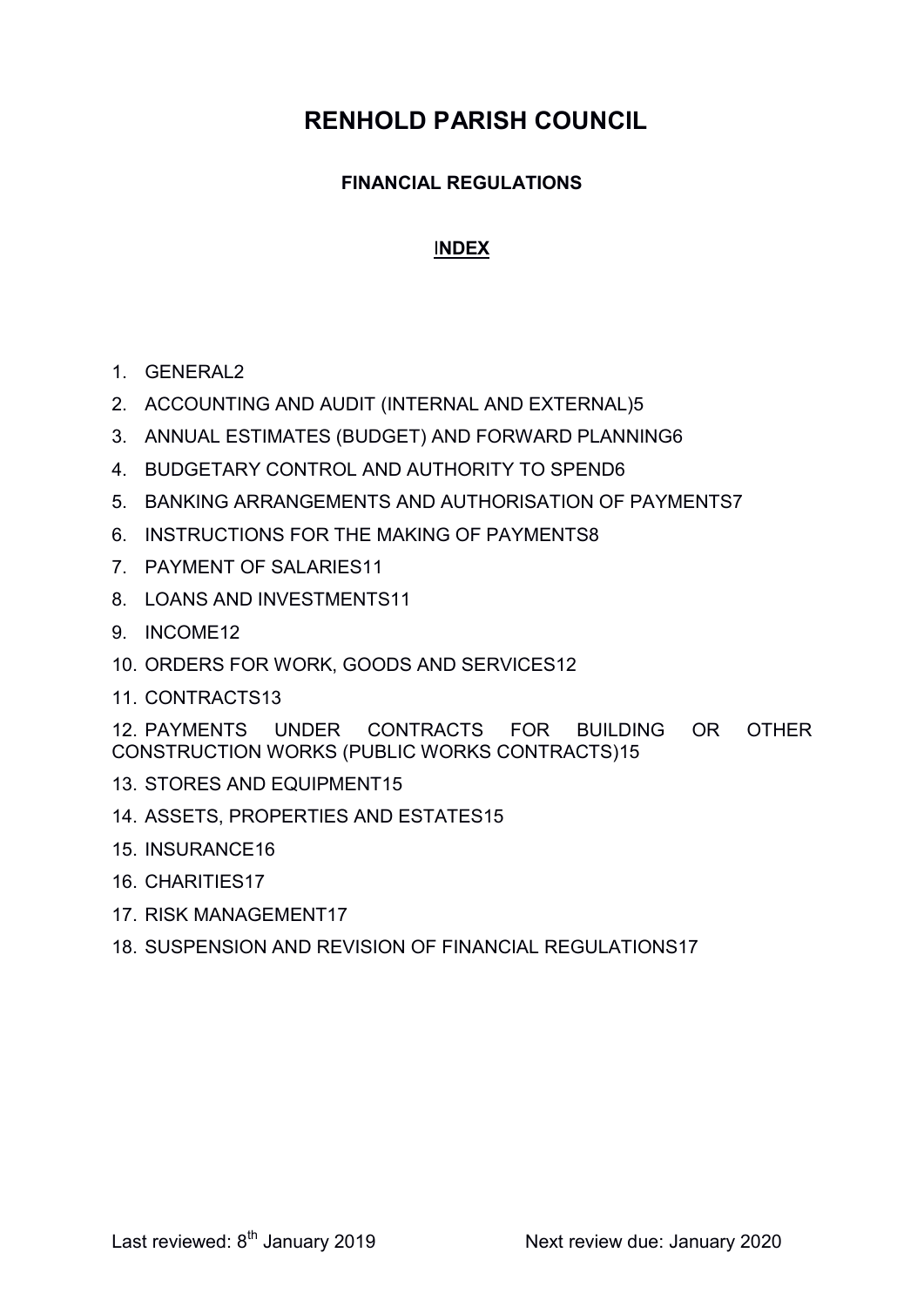Reference to "Accounts and Audit Regulations" within this document shall be taken to mean reference to The Accounts and Audit (England) Regulations 2011 which came into force on 31<sup>st</sup> March 2011.

Throughout this document reference to the Responsible Financial Officer (RFO) will mean the individual Council member appointed by the Council to be responsible for financial management of the Council's affairs.

Reference in this document to the Clerk (of the Council) will mean the person authorised by the Council to carry out administration duties as directed by these regulations and other Council procedures. The Council will not necessarily employ a Parish Clerk.

Note: The Council has reviewed the use of the company, Barnicoat Ltd, to provide administration services to the Council. As its employees are not direct employees of the Council, the Council does not consider that it has responsibility to ensure that considerations such as PAYE or National Insurance are applicable. The company has been informed of this and understands that it is its own responsibility to ensure all payments from the Council to Barnicoat Ltd are accounted for in line with HMRC IR35 or other applicable regulations.

The Council's Financial Year will commence on the 1st April each year and end on 31st March of the following year.

#### **GENERAL**

- 1.1. These financial regulations govern the conduct of financial management by the Council and may only be amended or varied by resolution of the Council.
- 1.2. The Council is responsible in law for ensuring that its financial management is adequate and effective and that the Council has a sound system of internal control which facilitates the effective exercise of the Council's functions, including arrangements for the management of risk.
- 1.3. The Council's accounting control systems include measures:
	- for timely production of accounts;
	- that provide for the safe and efficient safeguarding of public money;
	- to prevent and detect inaccuracy and fraud; and
	- identifying the duties of officers.

These financial regulations demonstrate how the Council meets these responsibilities and requirements.

At least once a year, prior to approving the Annual Governance Statement, the Council will review the effectiveness of its system of internal control which shall be in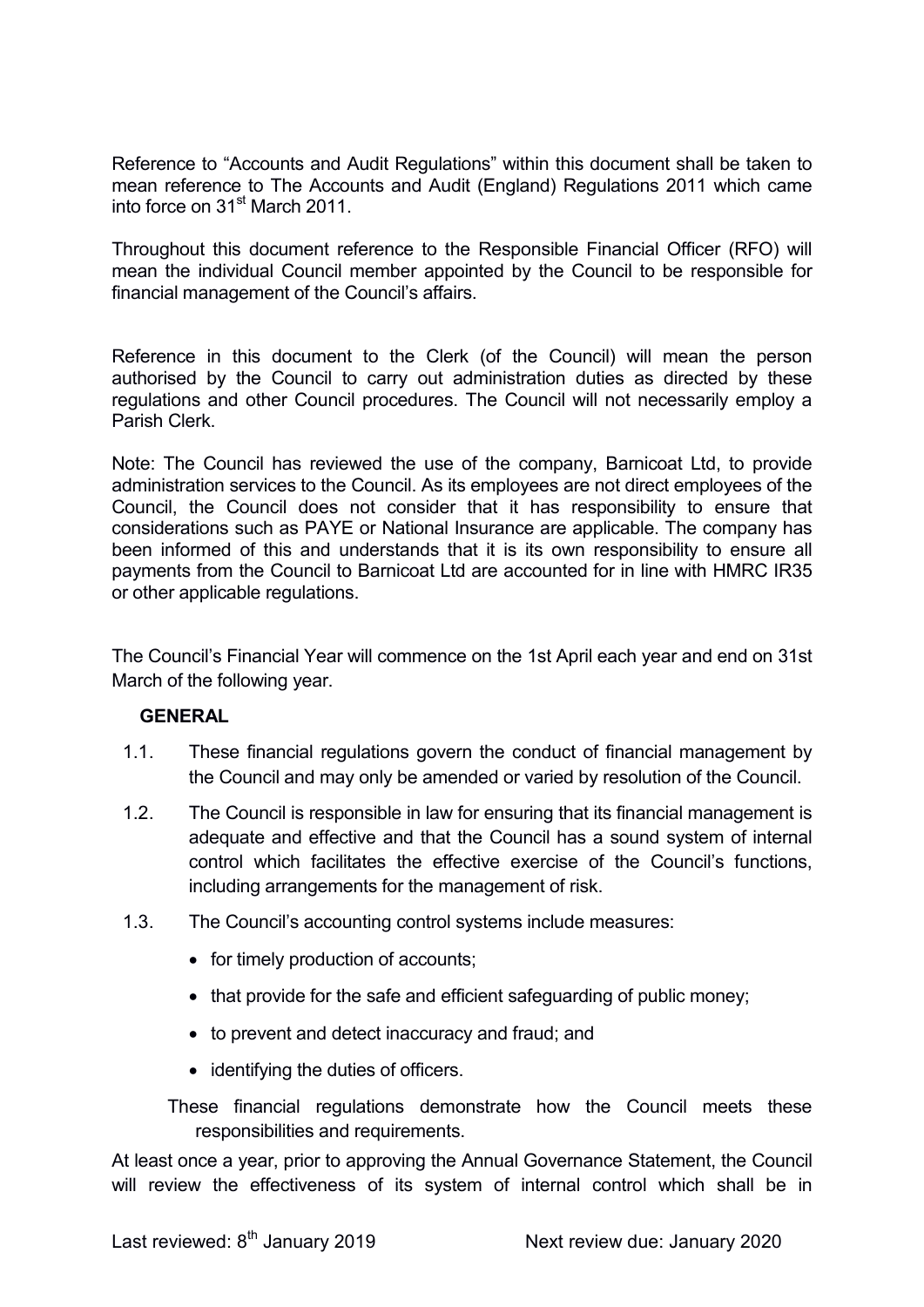accordance with proper practices, including a review of the use of an external company to provide administration services.

Deliberate or wilful breach of these Regulations may give rise to disciplinary proceedings.

Members of Council are expected to follow the instructions within these Regulations and not to entice others to breach them. Failure to follow instructions within these Regulations brings the office of Councillor into disrepute.

The Responsible Financial Officer (RFO) holds a statutory office and shall be appointed by the Council.

The RFO, acting under the policy direction of the full Council, may rely on the Clerk to administer the Council's accounting records and accounting control systems. However, the RFO shall ensure:

- the Council's financial affairs are administered in accordance with all Acts, Regulations and proper practices;
- the Council accounting records and accounting control systems are determined
- that the accounting control systems are observed;
- the accounting records of the Council are up to date and in accordance with proper practices;
- the Council has assistance in securing economy, efficiency and effectiveness in the use of its resources where required; and
- financial management information is produced as required by the Council.

The accounting records shall be sufficient to show and explain the Council's transactions and to enable the full Council to ensure that any income and expenditure account and statement of balances, or record of receipts and payments and additional information, as the case may be, or management information prepared for the Council from time to time comply with the Accounts and Audit Regulations.

The accounting records shall in particular contain:

1. entries from day to day of all sums of money received and expended by the Council and the matters to which the income and expenditure or receipts and payments account relate;

2. a record of the assets and liabilities of the Council; and

3. wherever relevant, a record of the Council's income and expenditure in relation to claims made, or to be made, for any contribution, grant or subsidy.

The accounting control systems shall include: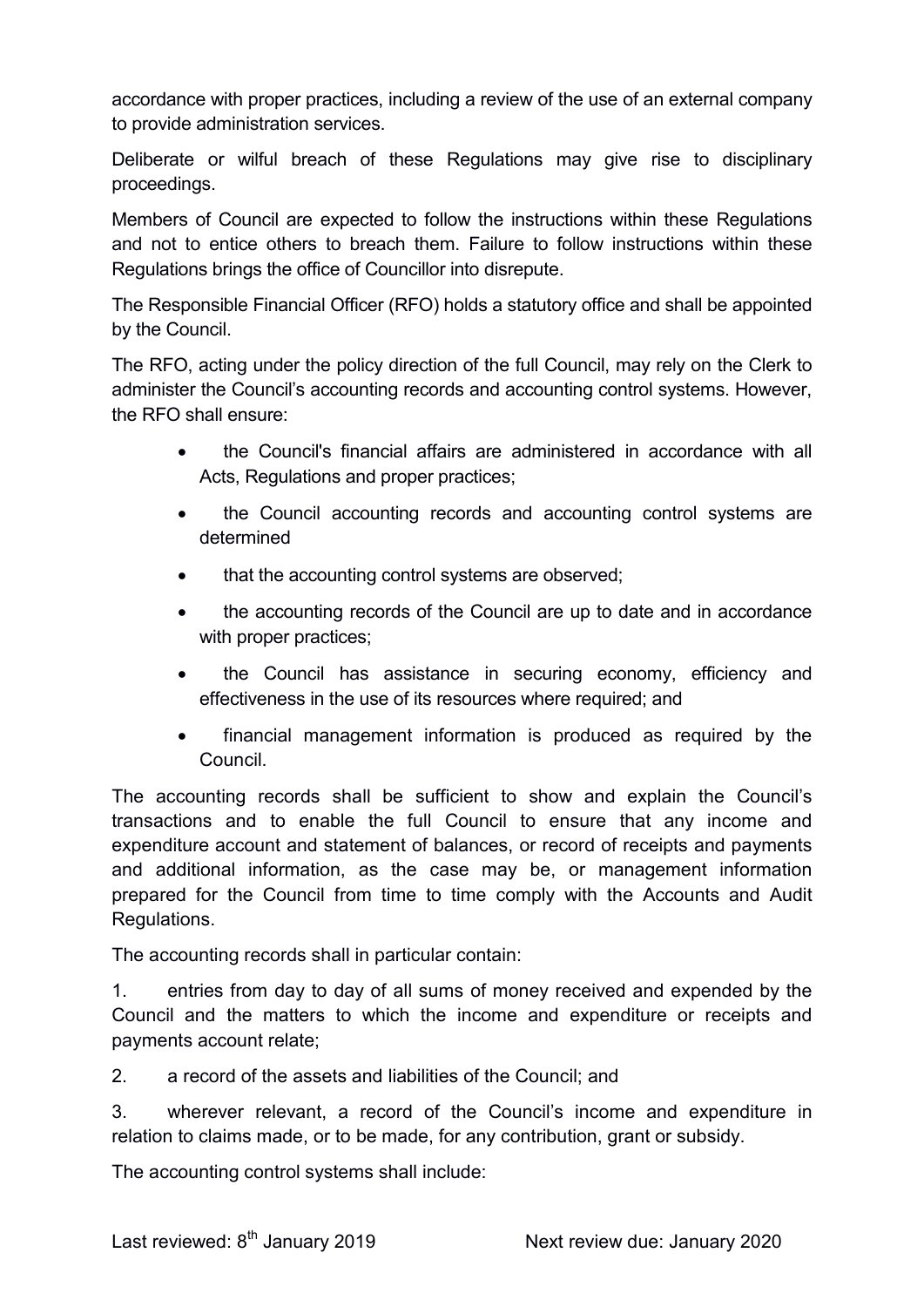i. procedures to ensure that the financial transactions of the Council are recorded as soon as reasonably practicable and as accurately and reasonably as possible;

ii. procedures to enable the prevention and detection of inaccuracies and fraud and the ability to reconstruct any lost records;

iii. identification of the duties of officers dealing with financial transactions and division of responsibilities of those officers in relation to significant transactions;

iv. procedures to ensure that uncollectable amounts, including any bad debts are not submitted to the Council for approval to be written off except with the approval of the RFO and that the approvals are shown in the accounting records; and

v. measures to ensure that risk is properly managed.

The Council is not empowered by these Regulations or otherwise to delegate certain specified decisions.

In particular any decision regarding:

- i. setting the final budget or the precept (Council tax requirement);
- ii. approving accounting statements;
- iii. approving an annual governance statement;
- iv. borrowing;
- v. writing off bad debts;
- vi. declaring eligibility for the General Power of Competence; and
- vii. addressing recommendations in any report from the internal or external auditors,

shall be a matter for the full Council only.

In addition the Council must:

1. determine and keep under regular review the bank mandate for all Council bank accounts;

2. approve any grant or a single commitment in excess of £5,000; and

3. in respect of the annual salary for any employee have regard to recommendations about annual salaries of employees made by the relevant committee in accordance with its terms of reference.

In these financial regulations, references to the Accounts and Audit Regulations or 'the regulations' shall mean the regulations issued under the provisions of section 27 of the Audit Commission Act 1998 or any superseding legislation then in force unless otherwise specified.

In these financial regulations the term 'proper practice' or 'proper practices' shall refer to quidance issued in Governance and Accountability for Local Councils - a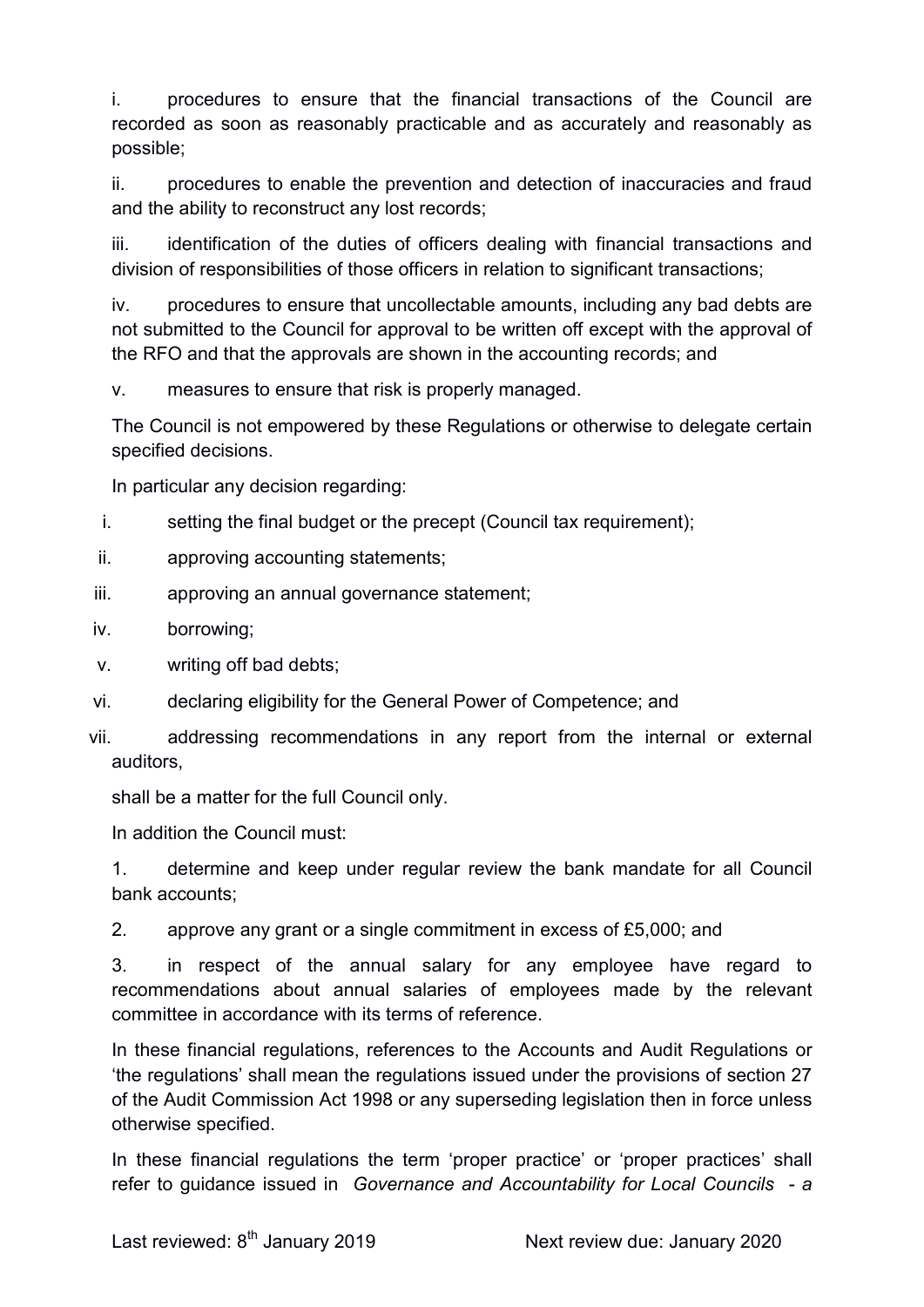Practitioners' Guide (England) issued by the Joint Practitioners Advisory Group (JPAG), available from the websites of NALC and the Society for Local Council Clerks (SLCC).

### ACCOUNTING AND AUDIT (INTERNAL AND EXTERNAL)

2.1. All accounting procedures, including an audit trail, shall be determined by the Council. Financial records of the Council shall be in accordance with the Accounts and Audit Regulations, appropriate guidance and proper practices.

> 2.2 On a regular basis, at least once in each quarter, and at each financial year end, the full Council shall verify bank reconciliations (for all accounts). Members of the full Council shall sign the reconciliations and the original bank statements (or similar document) as evidence of verification. This activity shall on conclusion be reported, including any exceptions, to and noted by the Council.

> 2.3 The RFO shall be responsible for the completion of the annual statement of accounts, annual report, and any related documents of the Council contained in the Annual Return (as specified in proper practices) as soon as practicable after the end of the financial year and, having reviewed them with the full Council and certified the accounts, shall submit them and report thereon to the Council within the timescales set by the Accounts and Audit Regulations.

> 2.4 The Council shall ensure that there is an adequate and effective system of internal audit of its accounting records, and of its system of internal control in accordance with proper practices. Any officer, member of the Council or person acting in an administration capacity for the Council shall make available such documents and records as appear to the Council to be necessary for the purpose of the audit and shall, as directed by the Council, supply the RFO, internal auditor, or external auditor with such information and explanation as the Council considers necessary for that purpose.

The internal auditor shall be appointed by and shall carry out the work in relation to internal controls required by the Council in accordance with proper practices.

The internal auditor shall:

be competent and independent of the financial operations of the Council;

report to Council in writing, or in person, on a regular basis with a minimum of one annual written report during each financial year;

to demonstrate competence, objectivity and independence, be free from any actual or perceived conflicts of interest, including those arising from family relationships; and

have no involvement in the financial decision making, management or control of the Council.

use the checklist at Appendix A as a guide for the audit.

Last reviewed: 8<sup>th</sup> January 2019 Next review due: January 2020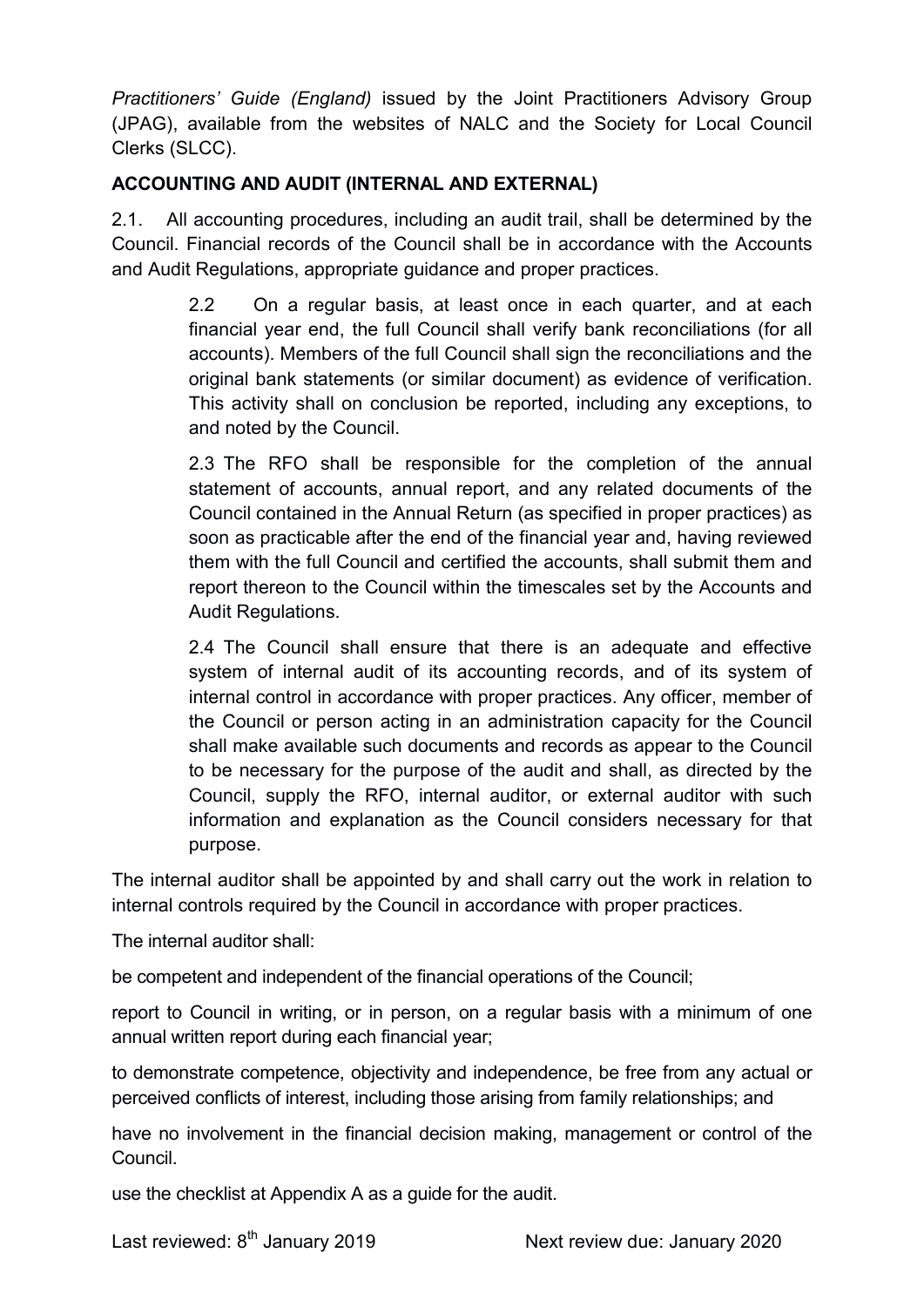Internal or external auditors may not under any circumstances:

- perform any operational duties for the Council;
- initiate or approve accounting transactions; or

 direct the activities of any Council employee, except to the extent that such employees have been appropriately assigned to assist the internal auditor.

For the avoidance of doubt, in relation to internal audit the terms 'independent' and 'independence' shall have the same meaning as is described in proper practices.

> 2.5 The RFO shall make arrangements for the exercise of electors' rights in relation to the accounts including the opportunity to inspect the accounts, books, and vouchers and display or publish any notices and statements of account required by Audit Commission Act 1998, or any superseding legislation, and the Accounts and Audit Regulations.

> 2.6 The Clerk, without undue delay, bring to the attention of all Councillors any correspondence or report from internal or external auditors, unless the correspondence is of a purely administrative nature.

### ANNUAL ESTIMATES (BUDGET) AND FORWARD PLANNING

The full Council shall regularly review its forecast of revenue and capital receipts and payments. Copies of the previous year's accounts (showing actual expenditure) shall be provided to the full Council to assist Councillors in deriving budget proposals. Potential election costs should be considered when generating these expenditure proposals.

3.1. The RFO shall ensure the full Council is provided with detailed estimates of all receipts and payments including the use of reserves and all sources of funding for the following financial year in the form of a budget to be considered by the Council.

The full Council shall review these proposals not later than the 15th January each year and shall submit to the Council annual budget proposals in relation to the Council's forecast of revenue and capital receipts and payments including recommendations for the use of reserves and sources of funding and shall ensure the forecast is updated accordingly. When proposing the precept the full Council should ensure that greater than 50% of the Council's funds shall be available for unexpected expenditure

The Council shall fix the precept (Council tax requirement), and relevant basic amount of Council tax to be levied for the ensuing financial year not later than the end of January each year. The RFO shall ensure the issue of the precept to the billing authority and the supply to each Council of a copy of the approved annual budget.

The approved annual budget shall form the basis of financial control for the ensuing year

#### BUDGETARY CONTROL AND AUTHORITY TO SPEND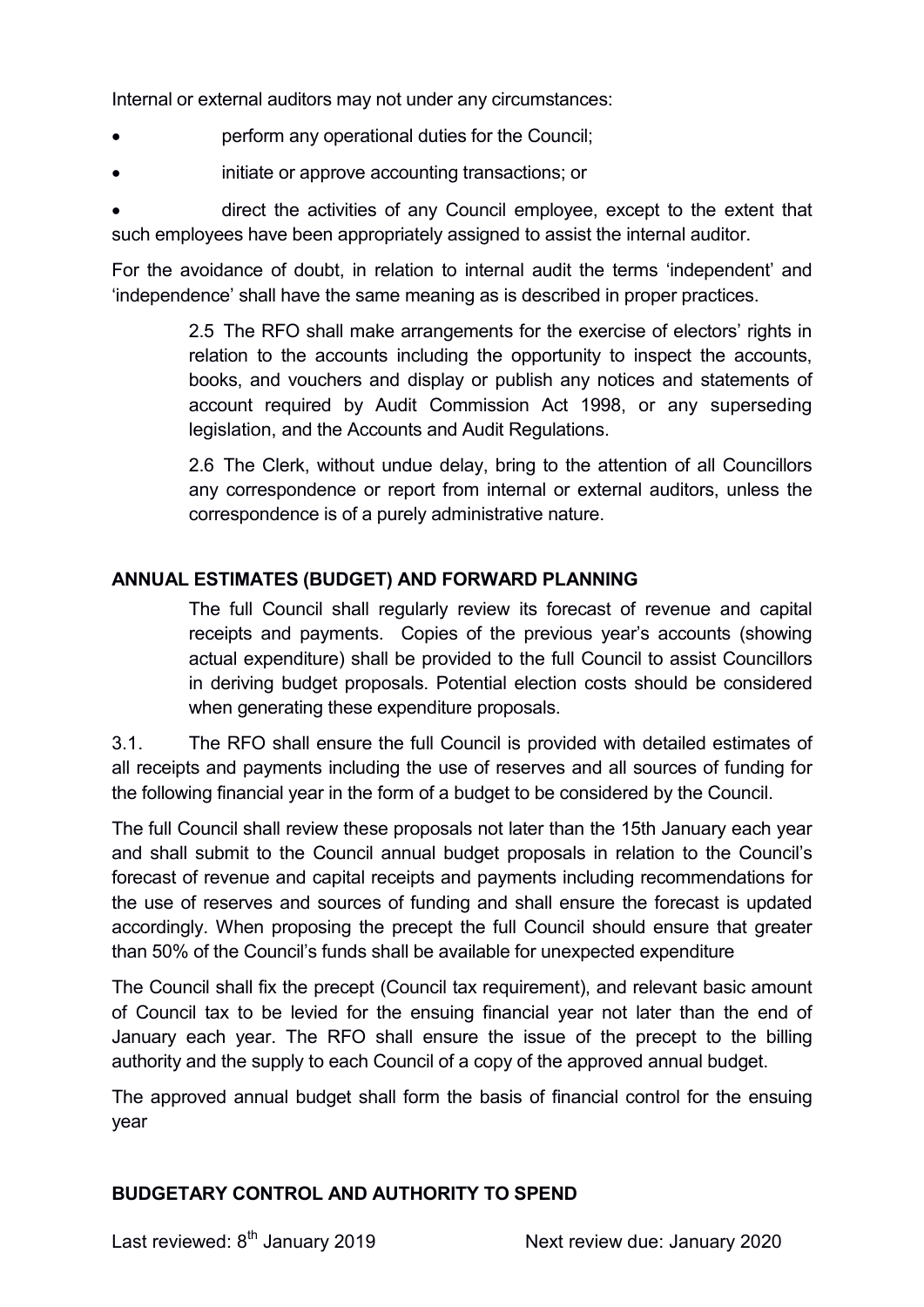4.1. Expenditure against the budget may be incurred by the Council up to the amounts approved. All expenditure will be authorised by the Council. Such authority is to be evidenced by a minute.

4.2. No expenditure may be authorised that will exceed the amount provided in the revenue budget for that class of expenditure other than by resolution of the Council. During the budget year and with the approval of Council having considered fully the implications for public services, unspent and available amounts may be moved to other budget headings or to an earmarked reserve as appropriate.

4.3. Unspent provisions in the revenue or capital budgets for completed projects shall not be carried forward to a subsequent year.

4.4. This paragraph is not applicable.

4.5 In cases of extreme risk to the delivery of Council services, the Clerk may incur expenditure on behalf of the Council which is necessary to carry out any repair, replacement or other work which is of such extreme urgency that it must be done at once, whether or not there is any budgetary provision for the expenditure, subject to a limit of £500. If the Clerk cannot contact the Chairman or Vice Chairman, prior to the expenditure, the Clerk shall report the action to them as soon as practicable thereafter.

4.6 No expenditure shall be authorised in relation to any capital project and no contract entered into or tender accepted involving capital expenditure unless the Council is satisfied that the necessary funds are available and the requisite borrowing approval has been obtained.

4.7 All capital works shall be administered in accordance with the Council's standing orders and financial regulations relating to contracts.

4.8 The RFO shall ensure at every meeting that the Council is provided with a statement of income and expenditure to date against each budget, comparing actual expenditure against that planned as shown in the budget.

4.9 Changes in earmarked reserves shall be approved by Council as part of the budgetary control process.

4.10 Unspent provisions in the budget shall not be carried forward to a subsequent year unless agreed by the full Council.

#### BANKING ARRANGEMENTS AND AUTHORISATION OF PAYMENTS

5.1 The Council's banking arrangements, including the Bank Mandate, shall be made by the RFO or other member(s) of the full Council and approved by the Council. Accounts shall include a cheque account and an interest earning account.

5.2 A schedule of the payments required, forming part of the Agenda for the Meeting, shall be prepared and presented to Council at each meeting. The relevant invoices shall be available at the meeting. If the schedule is in order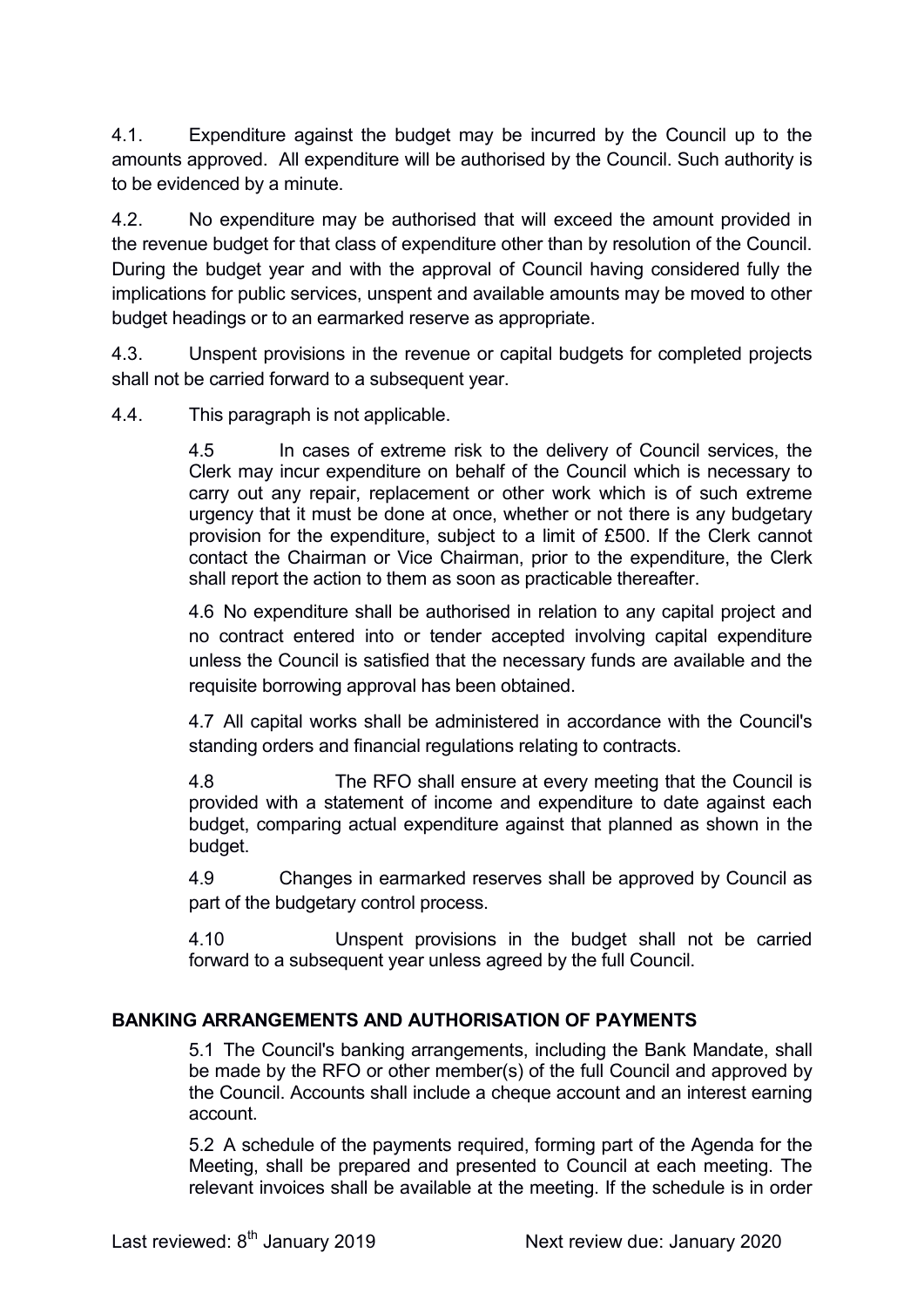it shall be authorised by a resolution of the Council and shall be initialled by the Chairman of the Meeting. All payments authorised will also be recorded in the meeting minutes. Cheques drawn on the bank account in accordance with the schedule shall be signed by two authorised members of Council.

5.3 Individual invoices will be initialled by the two signatories signing the relevant cheques to confirm that the work, goods or services to which each invoice relates has been received, carried out, examined and represents expenditure previously approved by the Council.

5.4 The RFO shall ensure invoices have been examined for arithmetical accuracy and allocated to the appropriate expenditure heading. The Council shall take all steps to pay all invoices submitted, and which are in order, at the next available Council meeting. The RFO or member(s) of the full Council should check and review bank statements and initial them as accurate every four months.

5.5 Members of the full Council shall have delegated authority to authorise the payment of items only in the following circumstances:

a) If a payment is necessary to avoid a charge to interest under the Late Payment of Commercial Debts (Interest) Act 1998, and the due date for payment is before the next scheduled Meeting of Council, where the Clerk and RFO certify that there is no dispute or other reason to delay payment, provided that a list of such payments shall be submitted to the next appropriate meeting of Council .

b) This paragraph is not applicable

c) fund transfers within the Councils banking arrangements up to the sum of £25,000, provided that a list of such payments shall be submitted to the next appropriate meeting of Council.

5.6 This paragraph is not applicable

5.7 This paragraph is not applicable

5.8 In respect of grants the Council shall approve expenditure within any limits set by Council and in accordance with any policy statement approved by Council. Any Revenue or Capital Grant in excess of £5,000 shall before payment, be subject to ratification by resolution of the Council.

5.9 Members are subject to the Code of Conduct that has been adopted by the Council and shall comply with the Code and Standing Orders when a decision to authorise or instruct payment is made in respect of a matter in which they have a disclosable pecuniary or other interest, unless a dispensation has been granted.

5.10 The Council will aim to rotate the duties of members in these Regulations so that onerous duties are shared out as evenly as possible over time.

5.11 Any changes in the recorded details of suppliers, such as bank account records, shall be approved in writing by a Member of the full Council.

#### INSTRUCTIONS FOR THE MAKING OF PAYMENTS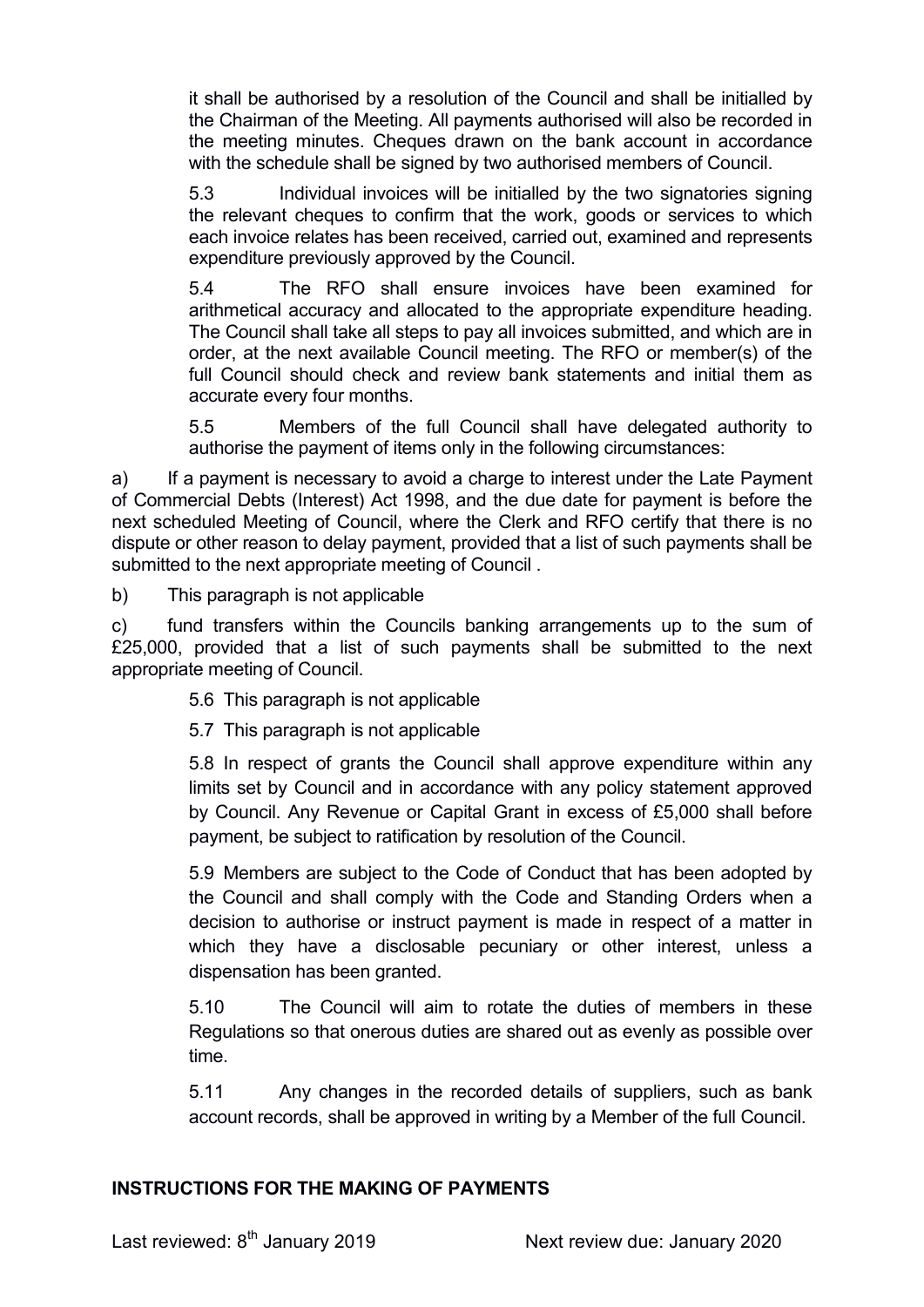6.1. The Council will make safe and efficient arrangements for the making of its payments.

Following authorisation under Financial Regulation 5 above, the Council, or, if so delegated, the Clerk or RFO shall give instruction that a payment shall be made.

> 6.2 All payments shall be effected by cheque or other instructions to the Council's bankers, or otherwise, in accordance with a resolution of Council.

> 6.3 Cheques or orders for payment drawn on the bank account in accordance with the schedule as presented to Council shall be signed by two members of Council in accordance with a resolution instructing that payment. A member who is a bank signatory, having a connection by virtue of family or business relationships with the beneficiary of a payment, should not, under normal circumstances, be a signatory to the payment in question.

> 6.4 To indicate agreement of the details shown on the cheque or order for payment with the counterfoil and the invoice or similar documentation, the signatories shall each also initial the cheque counterfoil.

> 6.5 Cheques or orders for payment shall not normally be presented for signature other than at a Council meeting (including immediately before or after such a meeting). Any signatures obtained away from such meetings shall be reported to the Council at the next convenient meeting.

> 6.6 If thought appropriate by the Council, payment for utility supplies (energy, telephone and water) and any National Non-Domestic Rates may be made by variable direct debit provided that the instructions are signed by two members and any payments are reported to Council as made. The approval of the use of a variable direct debit shall be renewed by resolution of the Council at least every two years.

> 6.7 If thought appropriate by the Council, payment for certain items may be made by banker's standing order provided that the instructions are signed, or otherwise evidenced by two members are retained and any payments are reported to Council as made. The approval of the use of a banker's standing order shall be renewed by resolution of the Council at least every two years.

> 6.8 If thought appropriate by the Council, payment for certain items may be made by BACS or CHAPS methods provided that the instructions for each payment are signed, or otherwise evidenced, by two authorised bank signatories, are retained and any payments are reported to Council as made. The approval of the use of BACS or CHAPS shall be renewed by resolution of the Council at least every two years.

> 6.9 If thought appropriate by the Council payment for certain items may be made by internet banking transfer provided evidence is retained showing which members approved the payment.

Where a computer requires use of a personal identification number (PIN) or other password(s), for access to the Council's records on that computer, a note shall be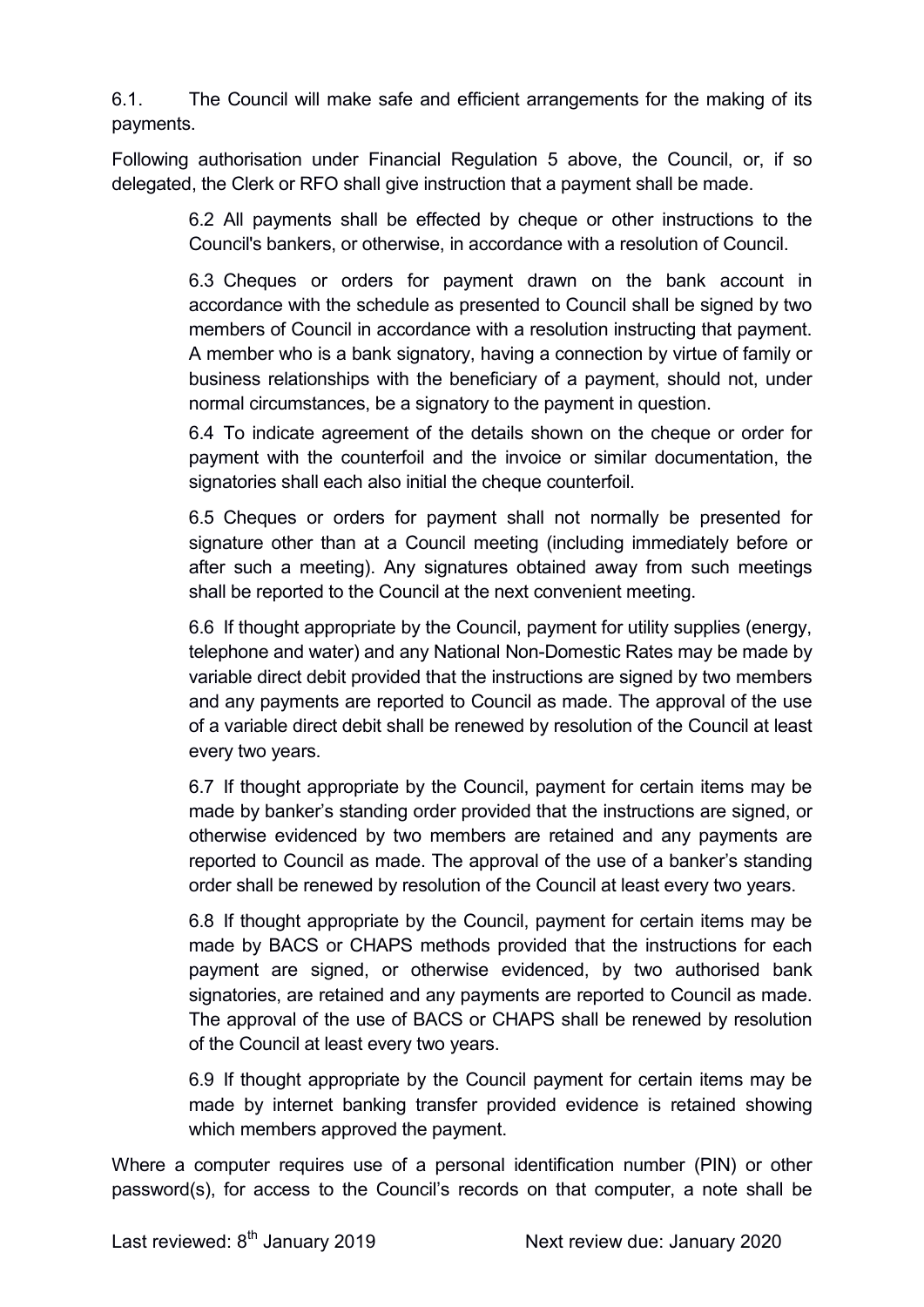made of the PIN and Passwords and shall be handed to and retained by the Chairman of Council in a sealed dated envelope. This envelope may not be opened other than in the presence of two other Councillors. After the envelope has been opened, in any circumstances, the PIN and / or passwords shall be changed as soon as practicable. The fact that the sealed envelope has been opened, in whatever circumstances, shall be reported to all members immediately and formally to the next available meeting of the Council. This will not be required for a member's personal computer used only for remote authorisation of bank payments.

No employee or Councillor shall disclose any PIN or password, relevant to the working of the Council or its bank accounts, to any person not authorised in writing by the Council or a duly delegated committee.

Regular back-up copies of the records on any computer shall be made and shall be stored securely away from the computer in question, and preferably off site.

The Council, and any members using computers for the Council's financial business, shall ensure that anti-virus, anti-spyware and firewall software with automatic updates, together with a high level of security, is used.

Where internet banking arrangements are made with any bank, the RFO shall be appointed as the Service Administrator. The bank mandate approved by the Council shall identify a number of Councillors who will be authorised to approve transactions on those accounts. The bank mandate will state clearly the amounts of payments that can be instructed by the Service Administrator with a stated number of approvals.

Access to any internet banking accounts will be directly to the access page (which may be saved under "favourites"), and not through a search engine or e-mail link. Remembered or saved passwords facilities must not be used on any computer used for Council banking work. Breach of this Regulation will be treated as a very serious matter under these regulations.

Changes to account details for suppliers, which are used for internet banking may only be changed on written hard copy notification by the supplier and supported by hard copy authority for change signed by two of the full Council. A programme of regular checks of standing data with suppliers will be followed.

Debit cards will not be used.

This paragraph is not applicable.

Any corporate credit card or trade card account opened by the Council will be specifically restricted to use by members of the full Council and shall be subject to automatic payment in full at each month-end. Personal credit or debit cards of members may be used provided that the expense has been notified in advance to the Parish Council and approved at that time, or at the next applicable Council meeting. Expenditure not so authorised will not be reimbursed.

The Council will not maintain any form of cash float. All cash received must be banked intact. Any payments made in cash by the Clerk (for example for postage or minor stationery items) shall be refunded on a regular basis, at least quarterly.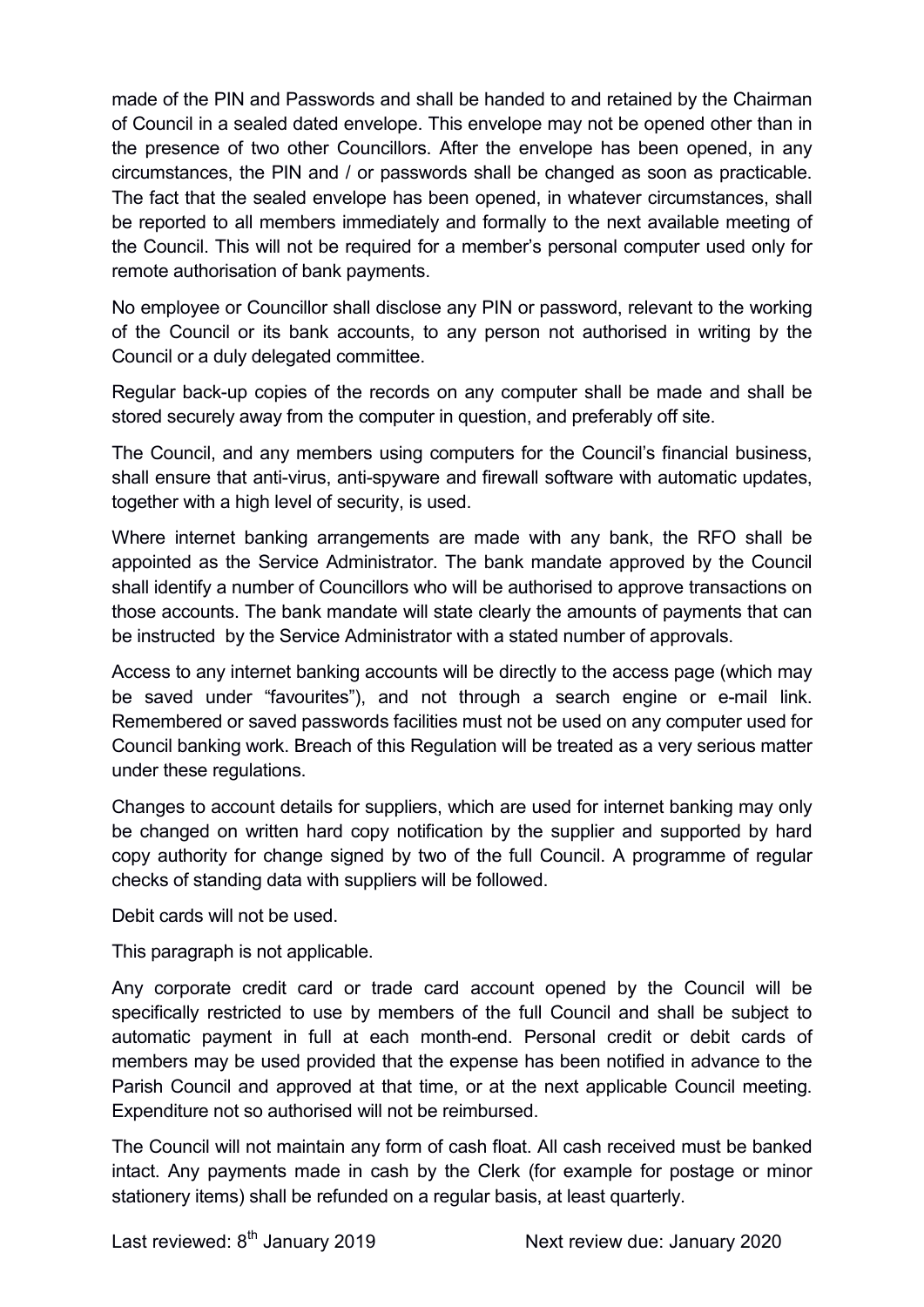The process for checking invoices is covered above in paragraph 5.7

The full Council shall ensure the settlement of all invoices submitted, and which are in order, within 30 days of their receipt.

Any Section 137 payments shall be authorised by the Council and the total Section 137 payments in any one year must not exceed the maximum legally allowed.

The signatories would need to be changed if a signatory ceased to be a member of the Council

### PAYMENT OF SALARIES

7.1. The Council does not employ any direct employees. Should this change, the Council will follow the guidelines set out in the current version of the Model of Financial Regulations issued by the National Association of Local Councils (NALC).

### LOANS AND INVESTMENTS

8.1. All borrowings shall be effected in the name of the Council, after obtaining any necessary borrowing approval. Any application for borrowing approval shall be approved by Council as to terms and purpose. The application for borrowing approval and subsequent arrangements for the loan shall only be approved by full Council.

Any financial arrangement which does not require formal borrowing approval from the Secretary of State (such as Hire Purchase or Leasing of tangible assets) shall be subject to approval by the full Council. In each case a report in writing shall be provided to Council in respect of value for money for the proposed transaction.

The Council will arrange with the Council's banks and investment providers for the sending of a copy of each statement of account to the Chairman of the Council at the same time as one is issued to the Clerk or RFO.

All loans and investments shall be negotiated in the name of the Council and shall be for a set period in accordance with Council policy.

The Council shall consider the need for an Investment Strategy and Policy which, if drawn up, shall be in accordance with relevant regulations, proper practices and guidance. Any Strategy and Policy shall be reviewed by the Council at least annually.

All investments of money under the control of the Council shall be in the name of the Council.

All investment certificates and other documents relating thereto shall be retained in the custody of the RFO.

Payments in respect of short term or long term investments, including transfers between bank accounts held in the same bank, or branch, shall be made in accordance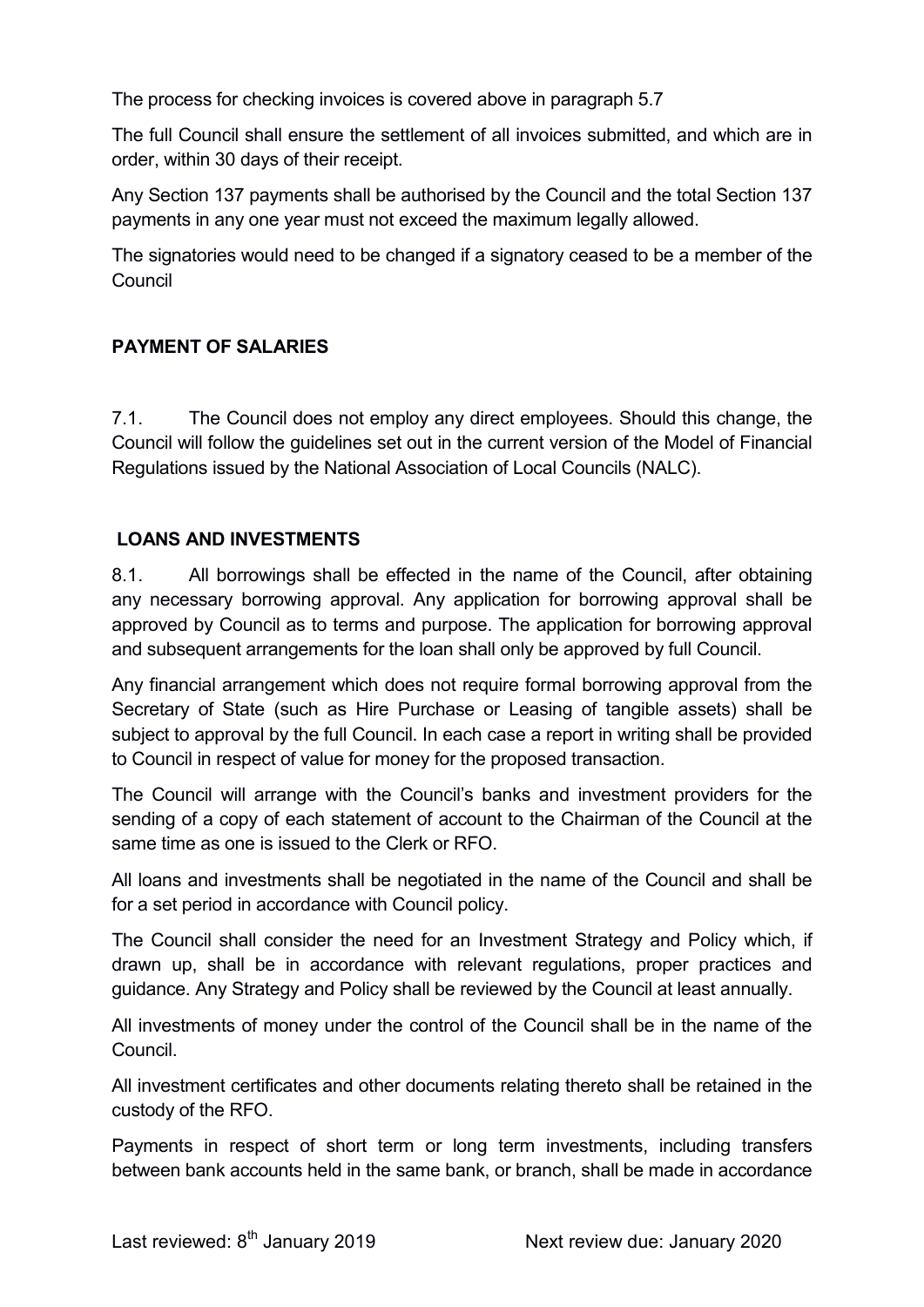with Regulation 5 (Authorisation of payments) and Regulation 6 (Instructions for payments).

The terms and conditions of borrowings shall be reviewed at least annually by the full Council.

All investment certificates and other documents relating thereto shall be retained within the Parish Office.

#### INCOME

9.1. The collection of all sums due to the Council shall be under the supervision of the full Council.

Particulars of all charges to be made for work done, services rendered or goods supplied shall be agreed annually by the Council. The full Council shall be responsible for ensuring the collection of all accounts due to the Council.

The Council will review all fees and charges annually.

Any sums found to be irrecoverable and any bad debts shall be reported to the full Council and shall be written off in the year.

All sums received on behalf of the Council shall be paid to the Clerk for banking. In all cases, all receipts shall be deposited with the Council's bankers as soon as possible, preferably within 5 working days.

The origin of each receipt shall be entered on the paying-in slip.

Personal cheques shall not be cashed out of money held on behalf of the Council.

The RFO shall ensure the prompt completion of any VAT Return that is required. Any repayment claim due in accordance with VAT Act 1994 section 33 shall be made at least every six months. One of the repayment claims will coincide with the financial year end. VAT will be recorded separately and checked by a member of the full Council on at least an annual basis.

Where any significant sums of cash are regularly received by the Council, the RFO shall take such steps as are agreed by the Council to ensure that more than one person is present when the cash is counted in the first instance, that there is a reconciliation to some form of control such as ticket issues, and that appropriate care is taken in the security and safety of individuals banking such cash.

This paragraph is not applicable.

#### ORDERS FOR WORK, GOODS AND SERVICES

10.1. An official order or letter shall be issued for all work, goods and services unless a formal contract is to be prepared or an official order would be inappropriate. Copies of orders shall be retained.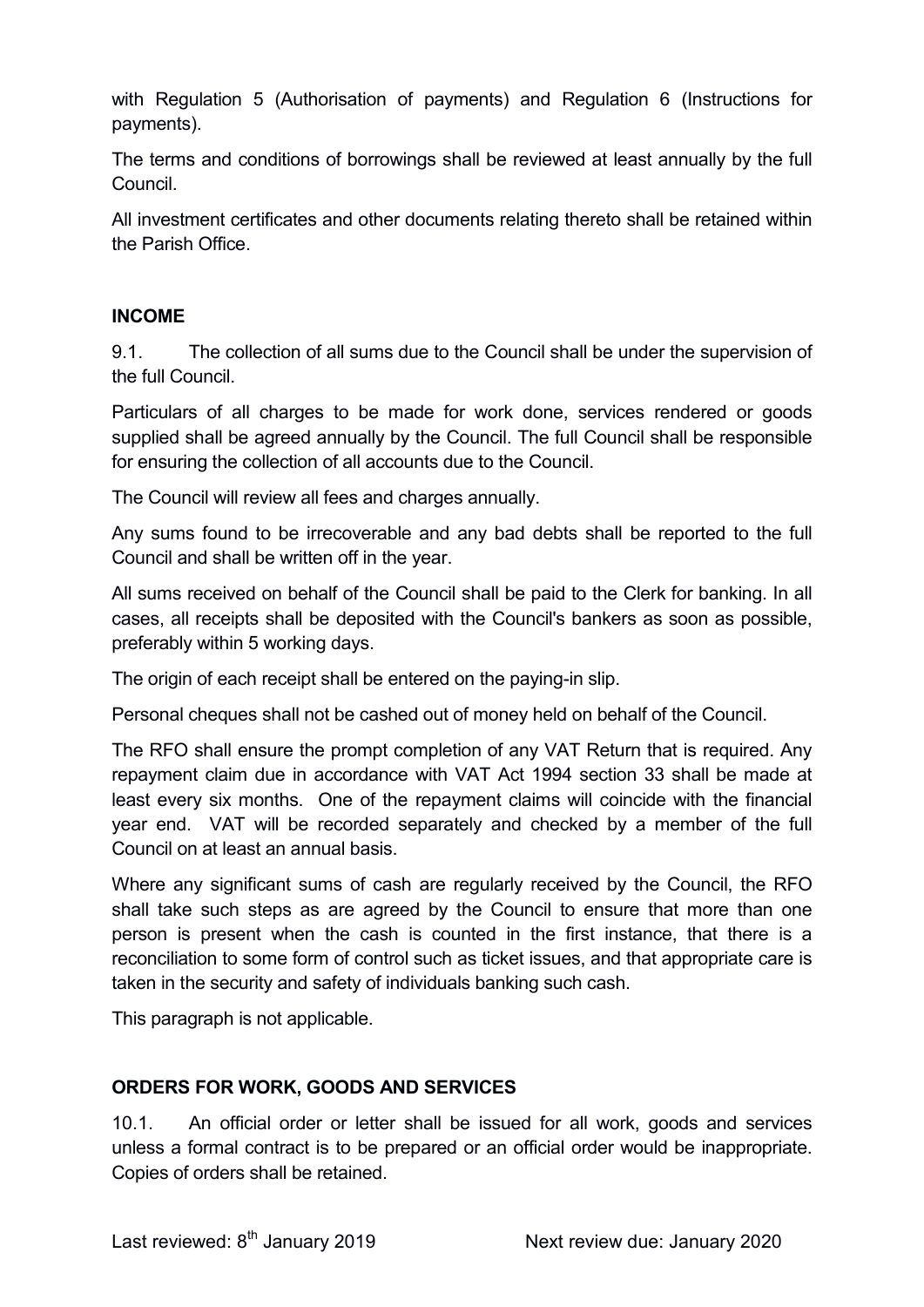The full Council shall ensure a system is in place for the control of Order books.

All members and officers are responsible for obtaining value for money at all times and the full Council will satisfy itself that any official order, as far as is reasonable and practicable, is placed at the best available terms in respect of each transaction. , usually by obtaining three or more quotations or estimates from appropriate suppliers, subject to any de minimis provisions in Regulation 11.1 below.

A member may not issue an official order or make any contract on behalf of the Council unless authorised in advance by the Council to do so.

The full Council shall verify the lawful nature of any proposed purchase before the issue of any order, and in the case of new or infrequent purchases or payments, the full Council shall ensure that the statutory authority shall be reported to the meeting at which the order is approved so that the minutes can record the power being used.

### CONTRACTS

11.1. Procedures as to contracts are laid down as follows:

a. Every contract shall comply with these financial regulations, and no exceptions shall be made otherwise than in an emergency provided that these regulations shall not apply to contracts which relate to items (i) to (vi) below:

i.for the supply of gas, electricity, water, sewerage and telephone services;

- ii.for specialist services such as are provided by solicitors, accountants, surveyors and planning consultants;
- iii.for work to be executed or goods or materials to be supplied which consist of repairs to or parts for existing machinery or equipment or plant;
- iv.for work to be executed or goods or materials to be supplied which constitute an extension of an existing contract by the Council;
- v.for additional audit work of the External Auditor up to an estimated value of £500. Anything in excess of this sum may be authorised after consultation with the Chairman and Vice Chairman of Council.
- vi. for goods or materials proposed to be purchased which are proprietary articles and/or are only sold at a fixed price.

b. Where the Council intends to procure or award a public supply contract, public service contract or public works contract as defined by The Public Contracts Regulations 2015 ("the Regulations") which is valued at £25,000 or more, the Council shall comply with the relevant requirements of the Regulations $^{\text{1}}$ .

 $\overline{a}$ 1 The Regulations require Councils to use the Contracts Finder website to advertise contract opportunities, set out the procedures to be followed in awarding new contracts and to publicise the award of new contracts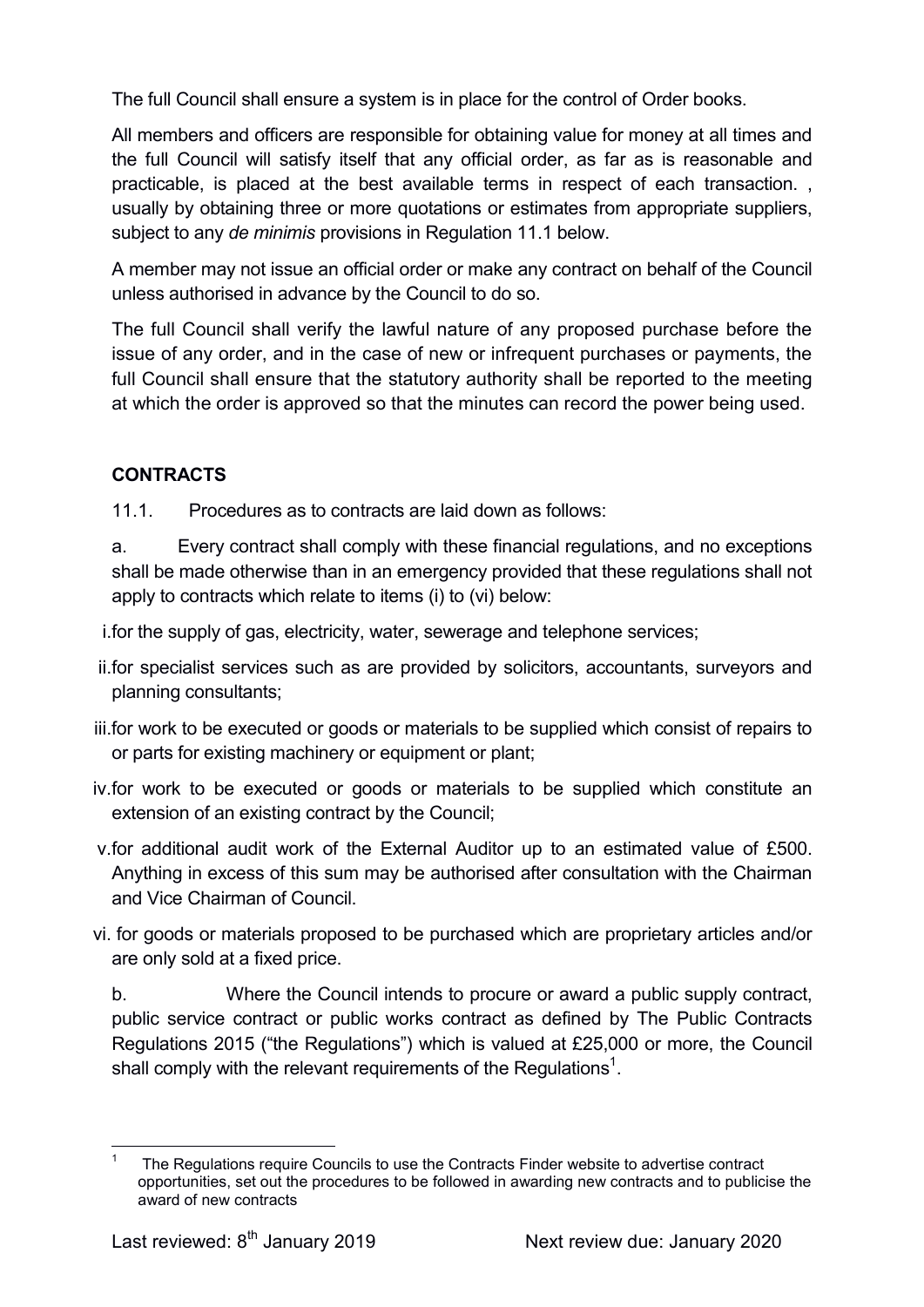- i.Where it is intended to enter into a contract exceeding £5,000 in value for the supply of goods or materials or for the execution of works or specialist services (other than such goods, materials, works or specialist services as are excepted as set out in paragraph 12.1), quotations shall be sought from at least three competent suppliers/sources. These potential suppliers/sources shall have been agreed in advance by the Parish Council. Contracts above £5000 in value will be agreed by the Council. If less than three quotations/tenders are received for contracts above £5,000 or if all are identical, the decision on best supplier will be referred to the full Council for ratification.
- ii.Where it is intended to enter into a contract below £5000 and above £1000 quotations should be sought from three competent suppliers/sources wherever possible.
- iii.Where it is intended to enter into a contract worth £1000 or less in value the Spokesperson of the spending Working Group shall have executive power with regard to the number of quotes / estimates obtained.
- iv.For contracts below £5000 in value the decision on best supplier can be made by the appropriate Working Group provided that an adequate budget for the expense has been agreed in advance by the Council and the contract conditions contained within these Financial Regulations have been adhered to.

c. The full requirements of The Regulations, as applicable, shall be followed in respect of the tendering and award of a public supply contract, public service contract or public works contract which exceed thresholds in The Regulations set by the Public Contracts Directive 2014/24/EU (which may change from time to time)<sup>2</sup>.

d. When applications are made to waive financial regulations relating to contracts to enable a price to be negotiated without competition the reason shall be embodied in a recommendation to the Council.

e. Any invitation to tender shall state the general nature of the intended contract. Where it would be of benefit, authorised Council members should obtain the necessary technical assistance to prepare a specification. The invitation shall in addition state that tenders must be addressed to the Clerk in the ordinary course of post. Each tendering firm shall be supplied with a specifically marked envelope in which the tender is to be sealed and remain sealed until the prescribed date for opening tenders for that contract.

f. All sealed tenders shall be opened at the same time on the prescribed date by the Clerk or RFO in the presence of the Chairman or Spokesperson for the appropriate Working Group.

g. Any invitation to tender issued under this regulation shall be subject to Standing Orders, <sup>3</sup> and shall refer to the terms of the Bribery Act 2010.

 $\frac{1}{2}$ Thresholds currently applicable are:

a. For public supply and public service contracts 209,000 Euros (£164,176)

b. For public works contracts 5,225,000 Euros (£4,104,394)

<sup>3</sup> Based on NALC's model standing order 18d in Local Councils Explained © 2013 National Association of Local Councils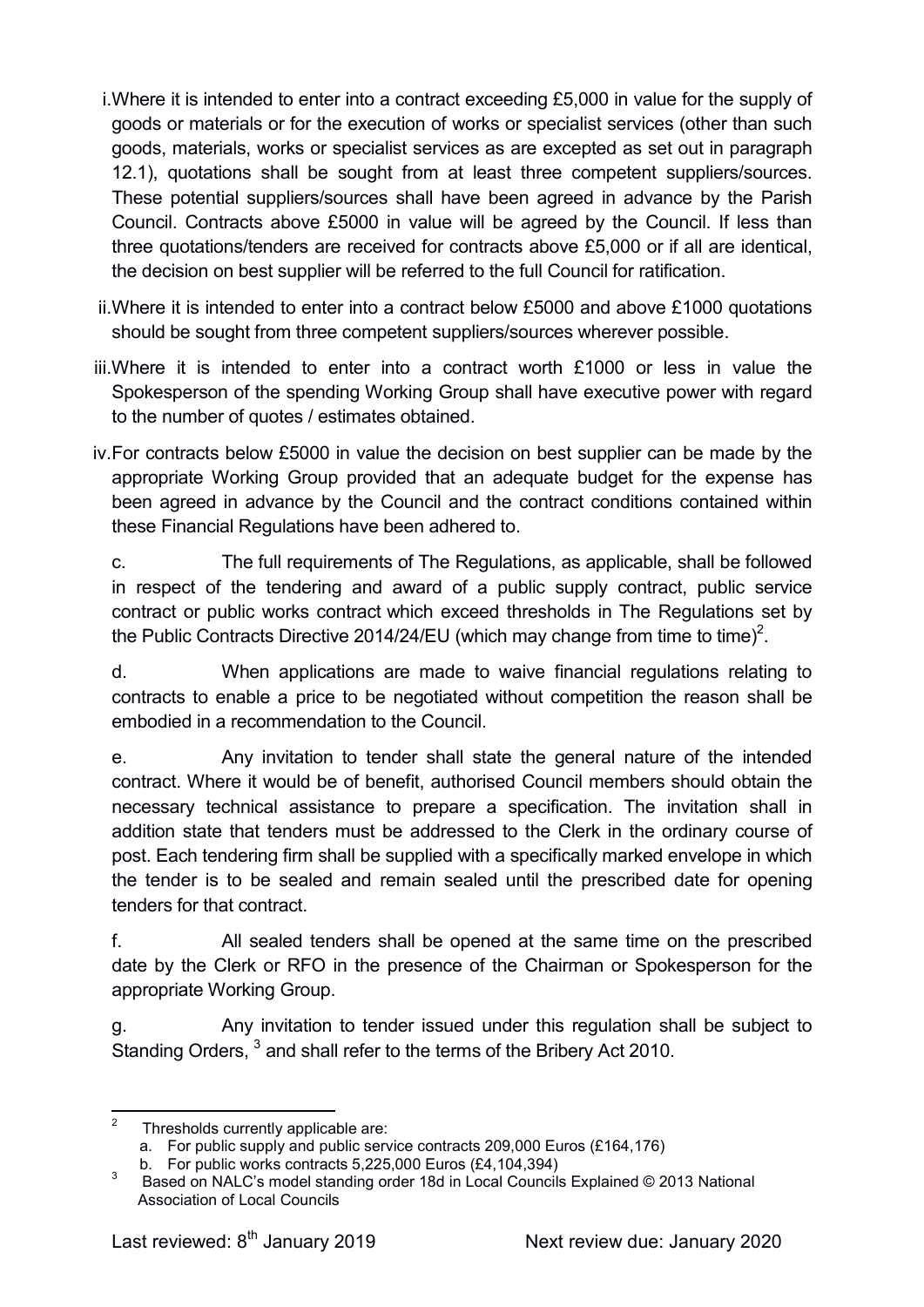h. The conditions of paragraph 11.1.b above shall apply with regard to the value of intended contracts.

i. The Council shall not be obliged to accept the lowest of any tender, quote or estimate but where the lowest tender is not accepted the reasons for this should be recorded in the Council meeting minutes.

j. Should it occur that the Council, or duly delegated committee, does not accept any tender, quote or estimate, the work is not allocated and the Council requires further pricing, provided that the specification does not change, no person shall be permitted to submit a later tender, estimate or quote who was present when the original decision making process was being undertaken.

### PAYMENTS UNDER CONTRACTS FOR BUILDING OR OTHER CONSTRUCTION WORKS (PUBLIC WORKS CONTRACTS)

12.1. Payments on account of the contract sum shall be made within the time specified in the contract upon authorised certificates of the architect or other consultants engaged to supervise the contract (subject to any percentage withholding as may be agreed in the particular contract).

Where contracts provide for payment by instalments a record shall be maintained of all such payments. In any case where it is estimated that the total cost of work carried out under a contract, excluding agreed variations, will exceed the contract sum of 5% or more a report shall be submitted to the Council.

Any variation to a contract or addition to or omission from a contract must be approved by the Council and the contractor advised in writing,. The Council will be informed where the final cost is likely to exceed the financial provision.

### STORES AND EQUIPMENT

13.1. The Clerk shall be responsible for maintaining an inventory of all stocks and stores

13.2. Delivery notes shall be obtained in respect of all goods received into store or otherwise delivered and goods must be checked as to order and quality at the time delivery is made.

13.3. Stocks shall be kept at the minimum levels consistent with operational requirements.

13.4. The full Council shall be responsible for checking the inventory annually.

### ASSETS, PROPERTIES AND ESTATES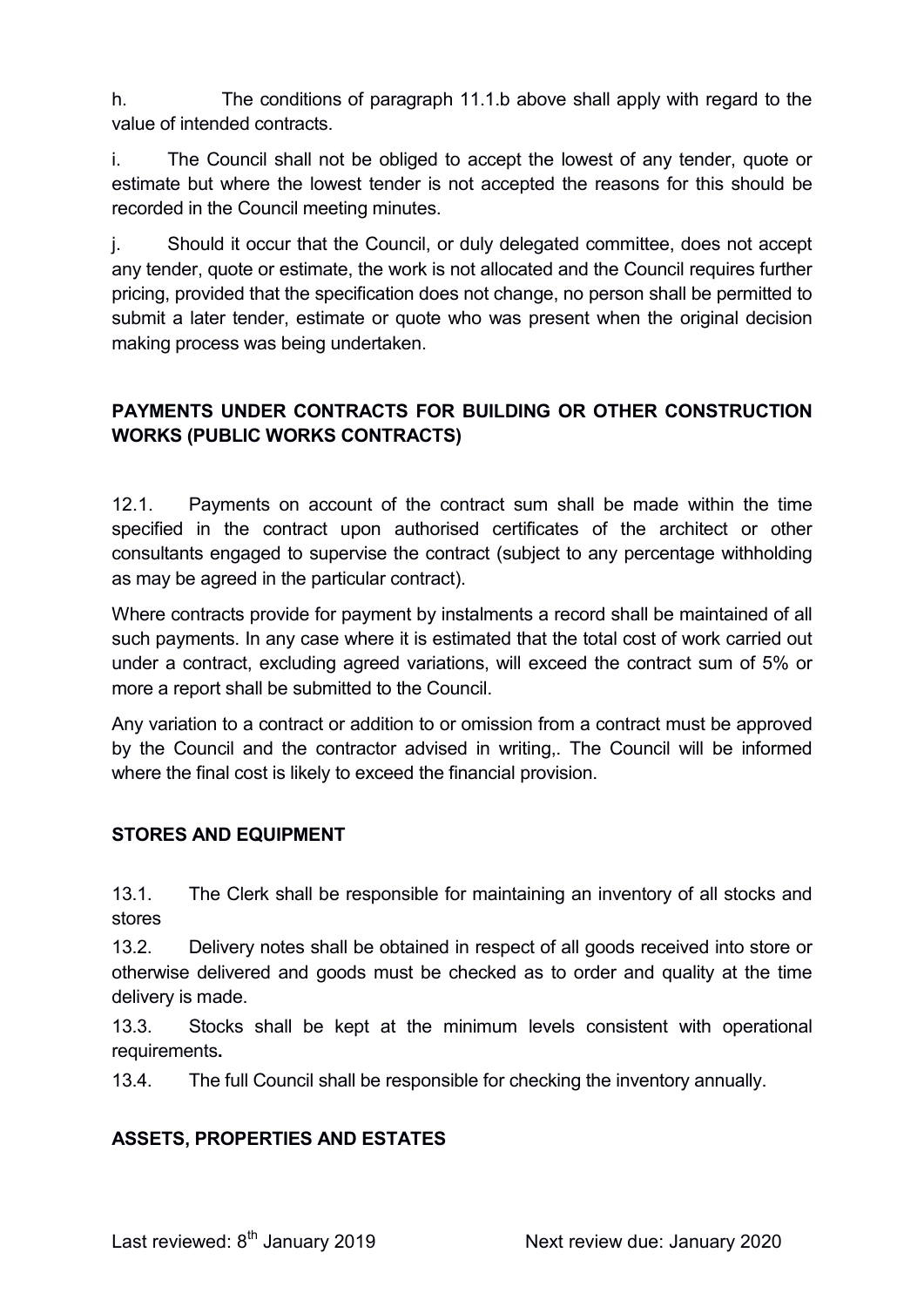14.1. The Clerk shall make appropriate arrangements for the custody of all title deeds and Land Registry Certificates of properties held by the Council. The full Council shall ensure a record is maintained of all properties held by the Council, recording the location, extent, plan, reference, purchase details, nature of the interest, tenancies granted, rents payable and purpose for which held in accordance with Accounts and Audit Regulations.

No tangible moveable property shall be purchased or otherwise acquired, sold, leased or otherwise disposed of, without the authority of the Council, together with any other consents required by law, save where the estimated value of any one item of tangible movable property does not exceed £250.

No real property (interests in land) shall be sold, leased or otherwise disposed of without the authority of the Council, together with any other consents required by law. In each case a report in writing shall be provided to Council in respect of valuation and surveyed condition of the property (including matters such as planning permissions and covenants) together with a proper business case (including an adequate level of consultation with the electorate).

No real property (interests in land) shall be purchased or acquired without the authority of the full Council. In each case a report in writing shall be provided to Council in respect of valuation and surveyed condition of the property (including matters such as planning permissions and covenants) together with a proper business case (including an adequate level of consultation with the electorate).

Subject only to the limit set in Regulation 14.2 above, no tangible moveable property shall be purchased or acquired without the authority of the full Council. In each case a report in writing shall be provided to Council with a full business case.

The full Council shall ensure that an appropriate and accurate Register of Assets and Investments is kept up to date. The continued existence of tangible assets shown in the Register shall be verified at least annually, possibly in conjunction with a health and safety inspection of assets.

Assets shall be valued at their original purchase price or an estimate of this, if the price is not known.

#### **INSURANCE**

15.1. Following the annual risk assessment (per Regulation 17), the Clerk in consultation with the full Council shall effect all insurances and negotiate all claims on the Council's insurers

The Council shall give prompt notification to the Clerk of all new risks, properties or vehicles which require to be insured and of any alterations affecting existing insurances.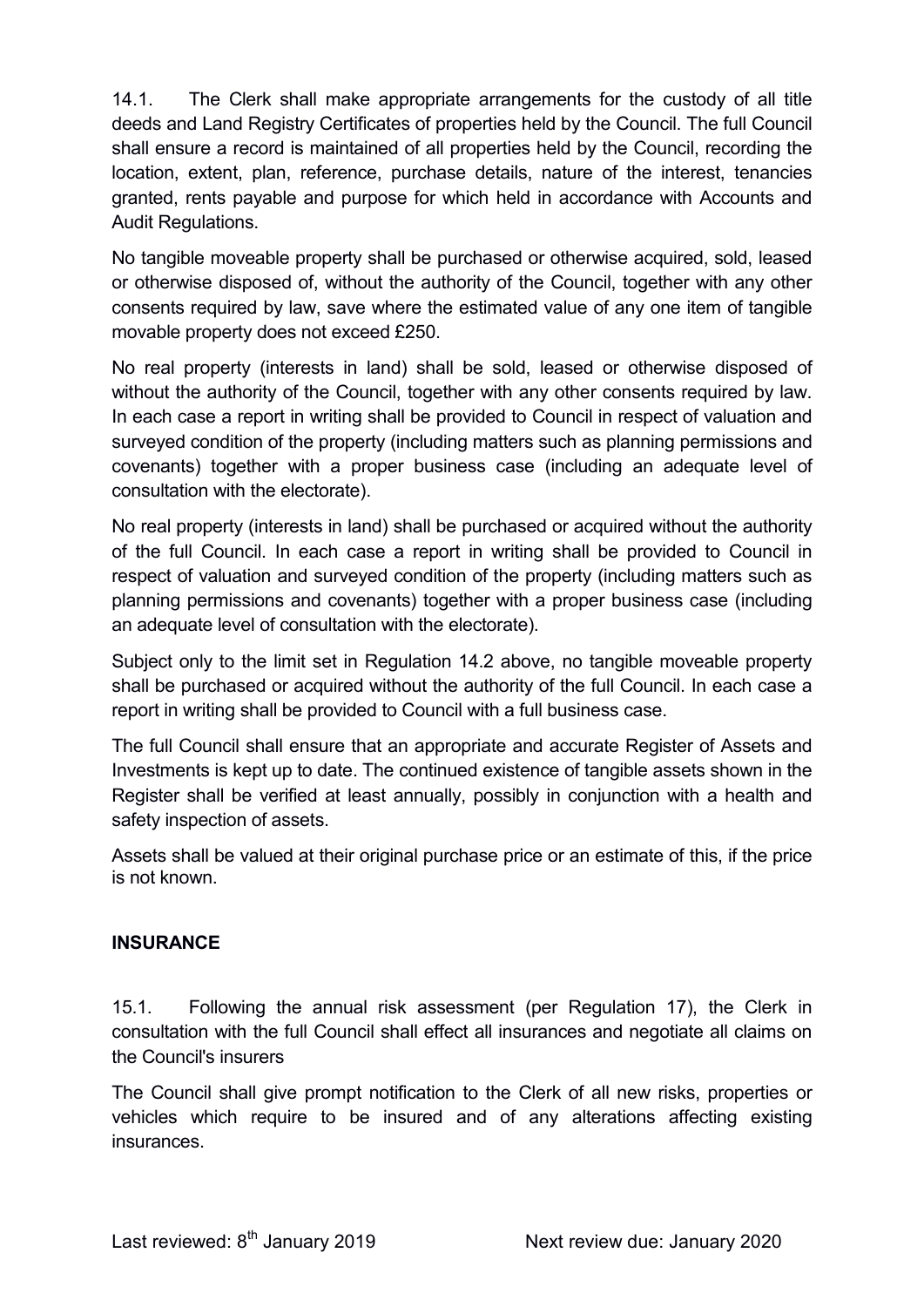The Clerk shall keep a record of all insurances effected by the Council and the property and risks covered thereby.

The full Council shall be notified of any loss liability or damage or of any event likely to lead to a claim, and shall report these to Council at the next available meeting.

Any individual authorised to act on behalf of the Council and any appropriate members of the Parish Council shall have their own fidelity guarantee insurance, or be included in a fidelity guarantee insurance taken out by the Council, which shall cover the maximum risk exposure as determined by the Council.

The Council will review annually which assets should be insured taking into account the premiums and the risks of not insuring, in order to ensure value for money. The full Council will annually review the Public Liability, Fidelity and Asset Insurances and recommend any amendment to the Council. Any change will be agreed by the Council.

#### **CHARITIES**

This paragraph is not applicable

#### RISK MANAGEMENT

17.1. The full Council is responsible for putting in place arrangements for the management of risk. A risk register shall be prepared and risk mitigation measures identified, for approval by the Council. Risk management arrangements together with the risk register shall be reviewed by the Council at least annually.

New risks should be identified by the Council as they arise, addressed by the full Council and added to the risk register as appropriate.

#### SUSPENSION AND REVISION OF FINANCIAL REGULATIONS

18.1. It shall be the duty of the full Council to review the Financial Regulations of the Council annually and recommend any proposed changes to the Council for approval. The Clerk shall make arrangements to monitor changes in legislation or proper practices and shall advise the full Council of any requirement for a consequential amendment to these Financial Regulations.

The Council may, by resolution of the Council duly notified prior to the relevant meeting of Council, suspend any part of these Financial Regulations provided that reasons for the suspension are recorded and that an assessment of the risks arising has been drawn up and presented in advance to all members of Council.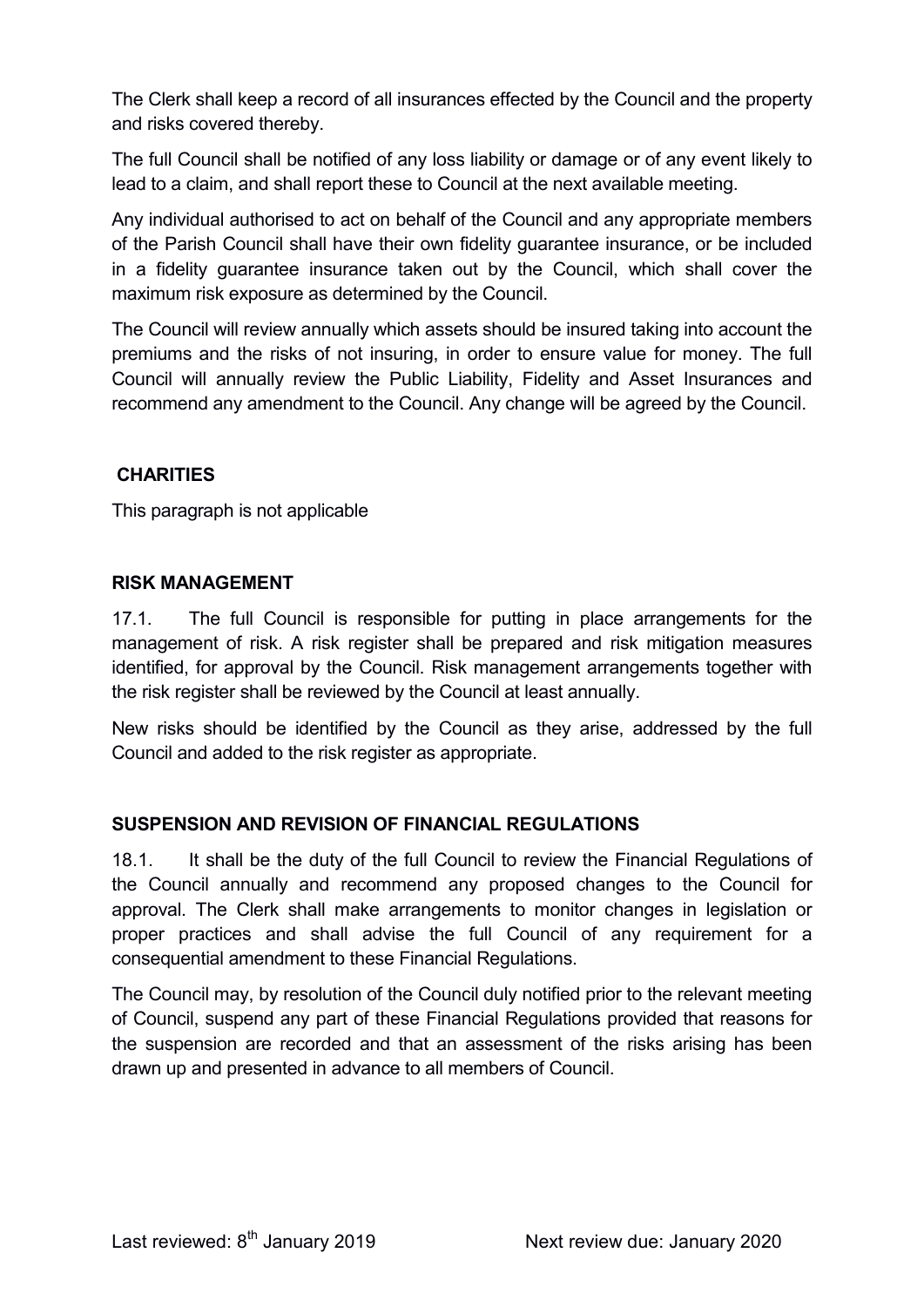## Appendix A to Financial Regulations

### Internal Audit will be carried out in line with the Audit Commission's requirements as follows:

1. The year end summary of accounts will be trailed back to ensure appropriate records have been kept and accounts prepared on an income/expenditure basis.

2. The financial spreadsheet will be checked to ensure appropriate records have been kept.

3. The Year End bank reconciliation will be checked to ensure the final account balance reconciles with the year end bank statement balance or that any difference is accounted for.

4. An audit trail will be followed to ensure payments are supported by invoices, expenditure has been approved and VAT accounted for.

5. The level of risk management / insurance has been adequately assessed.

6. The budget process for setting the Precept has been followed.

7. Reserve levels will be assessed.

8. An audit trail will be followed to ensure any income received has been properly recorded, priced and banked and that, if necessary, VAT has been accounted for.

9. Any cash receipts have been recorded, receipts issued and, if necessary, VAT accounted for.

10. No cash payments have been made.

11. The asset register will be checked to ensure it is up to date and regularly maintained.

12. Allowances and payments to members were paid in accordance with Council approvals and PAYE/NI requirements were not required.

### Documents required in order for an Internal Audit to be carried out:

1. Annual Audit Return with Sections 1 & 2 accurately completed in line with the instructions provided and signed by the RFO.

2. Financial spreadsheet showing all transactions for the financial year.

- 3. Year end summary of accounts.
- 4. Originals of invoices paid throughout the year.
- 5. Bank statements for the complete financial year showing year end balances.
- 6. Cheque / paying in books.
- 7. VAT records.

8. Bank reconciliation with any difference between year end balance and bank statement accounted for.

- 9. Budget for the year being audited.
- 10. Insurance policy and any risk assessment records.
- 11 Minutes